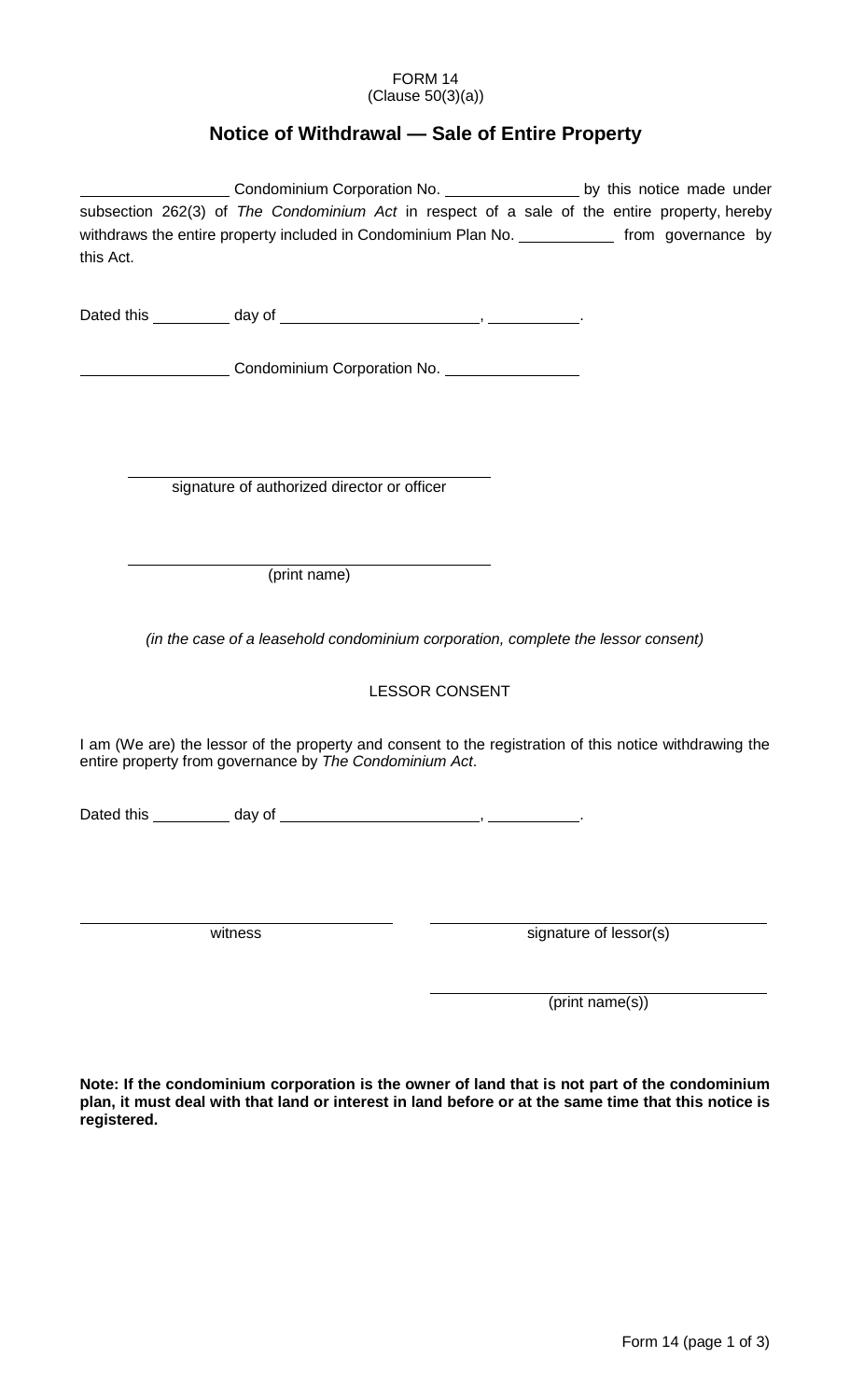## **Statutory Declaration for Notice of Withdrawal — Sale of Entire Property**

|    | the                         | (insert title of director/officer) |  |
|----|-----------------------------|------------------------------------|--|
| 0f | Condominium Corporation No. | do solemnly declare that           |  |

(*delete inapplicable statements*)

- 1. The sale of the entire property and withdrawal of the entire property from governance by *The Condominium Act* was consented to in writing, at a general meeting of unit owners or within 180 days after that meeting,
	- (a) if the meeting was held
		- (i) before the condominium corporation's turn-over meeting, or
		- (ii) while the declarant owns a majority of the voting rights in the condominium corporation,

by unit owners, other than the declarant, who hold the specified percentage of the voting rights in the corporation held by such unit owners; or

(b) by unit owners who hold the specified percentage of the voting rights in the condominium corporation.

2. The sale of the entire property and withdrawal of the entire property from governance by *The Condominium Act* was consented to by each person who, at the date of the meeting, was the holder of an instrument, other than an instrument mentioned in section 141 of *The Real Property Act*, that was registered against the property or any part of it after the declaration and plan were registered.

I make this solemn declaration conscientiously believing it to be true, and knowing that it is of the same force and effect as if made under oath.

Declared before me at the  $($ of \_\_\_\_\_\_\_\_\_\_\_\_\_\_\_\_\_, in the Province of Manitoba,  $\big)$ this \_\_\_\_\_ day of \_\_\_\_\_\_\_\_\_\_\_\_\_\_\_\_\_\_\_\_\_\_, \_\_\_\_\_\_\_\_\_. )

signature

A Notary Public in and for the Province of Manitoba A Commissioner for Oaths in and for the Province of Manitoba My Commission expires:

**Note:** "specified percentage", in relation to a requirement in *The Condominium Act* for the written consent of unit owners for any matter, means 80% or, if a greater percentage is specified in the declaration for that matter, that percentage specified in the declaration.